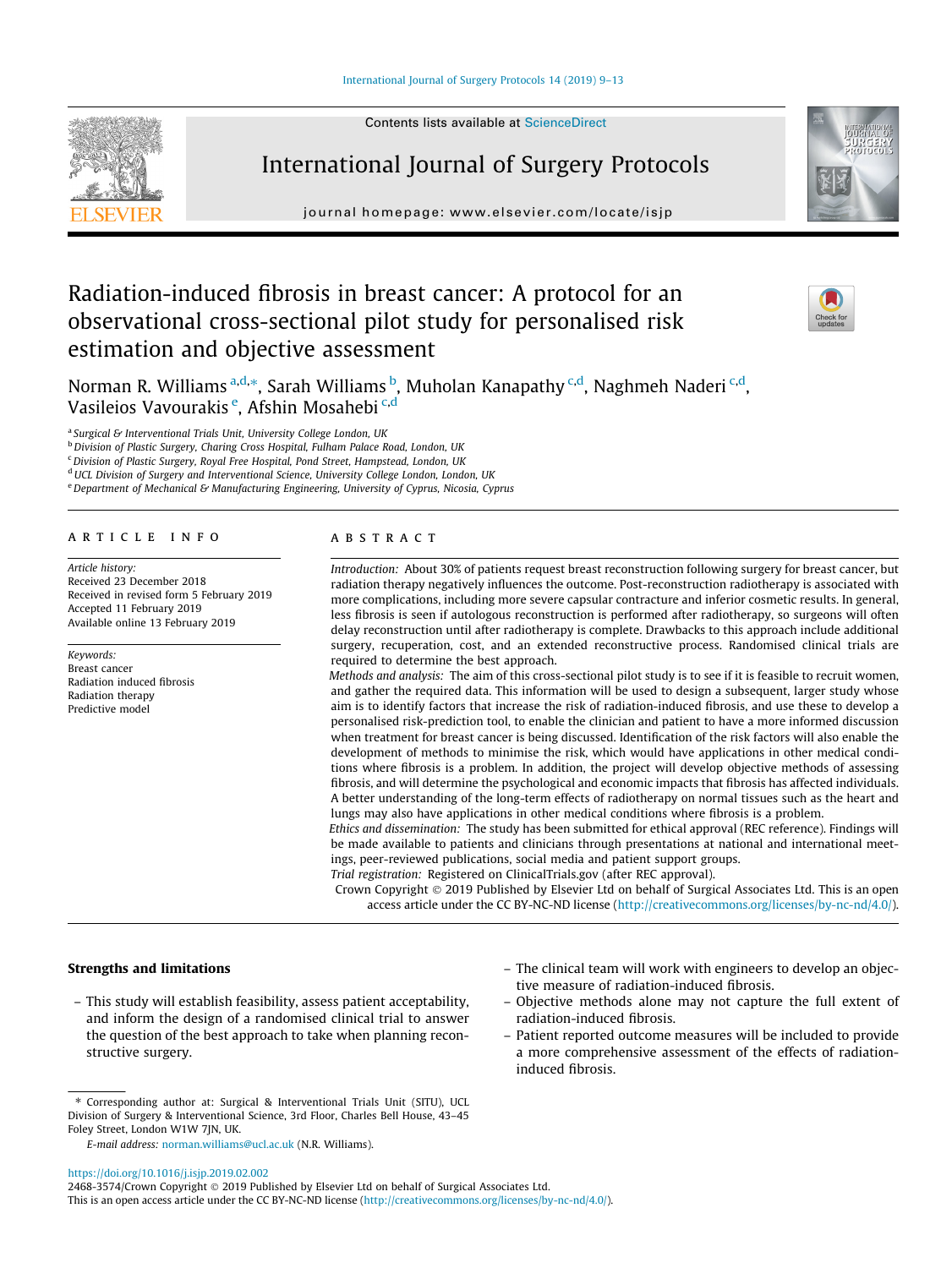# 1. Introduction

## 1.1. Context

Breast cancer is the most common cancer to affect women in Europe, having a lifetime risk of 1 in 9. It is an increasingly treatable disease, and 10-year survival now exceeds 80%. The primary treatment for breast cancer is surgery, which is often used in conjunction with adjuvant therapies such as radiotherapy. Given the high breast cancer survival rate, an increasing number of women will live for many years with the consequences of their surgical and therapeutic treatment [\[1\]](#page-4-0).

Women who receive radiation therapy as part of their treatment for breast cancer are at risk of late side-effects including radiationinduced fibrosis. This is an irreversible condition where there is an excessive formation of fibrous connective tissue which causes structural and functional changes. Fibrosis of the breast can cause hardening; if severe, the breast can become noticeably smaller and firmer. Fibrosis of the lung can cause a dry cough or shortness of breath. Fibrosis of heart tissue can cause serious problems, including heart failure. These problems can adversely impact the physical, psychological, social and economic well-being of an individual.

Approximately 30% of patients request breast reconstruction following breast cancer surgery [\[2\]](#page-4-0). It is generally accepted that radiation negatively influences the outcome of reconstruction in relation to late complications and aesthetic outcome [\[3\].](#page-4-0) Advances in multimodality treatments and subsequent significant improvements in survival impose greater expectations from patients on the quality of their aesthetic surgical outcome. Several studies advocate avoidance of post-reconstruction radiotherapy due to higher prevalence of complications, unpredictable volume loss, and unsatisfactory aesthetic outcomes [\[4,5\].](#page-4-0) Post-reconstruction radiotherapy is associated with more complications, including more severe capsular contracture and inferior cosmetic results, in implant-based compared to autologous reconstruction  $[6,7]$ , which can be successful, although patients with specific risk factors, such as diabetes mellitus and smoking, should be aware of increased complication rates [\[8\]](#page-4-0). In general, less fibrosis is seen if autologous reconstruction is performed after radiation therapy [\[9\]](#page-4-0), so surgeons will often delay reconstruction until after radiation therapy is complete. Drawbacks to this approach include additional surgery and an extended reconstructive process.

# 1.2. Preliminary work

The commonly reported incidence of radiation-induced fibrosis (RIF) is 10-15%  $[10]$ , although 23% has been reported  $[11]$ . Manifestations of RIF in the breast may result in pain and cosmetic deformities. 41–45% of patients with fibrosis experience breast pain. Furthermore, the severity of fibrosis is directly related to the degree of morbidity, ranging from mild skin changes such as firmness on palpation to severe handicapping sclerosis many years after radiation exposure  $[12]$ . The development of radiationinduced fibrosis is influenced by multiple factors, including the radiation dose and area, fractionation schedule, previous or concurrent treatments, genetic susceptibility, and comorbidities [\[13,14\].](#page-4-0) RIF can significantly impact patients' quality of life. Understanding the mechanisms of RIF-induced changes is essential to developing effective strategies to prevent long-term disability and discomfort following radiotherapy.

## 1.3. Study aims and outcomes

The aim of the RIF cross-sectional pilot study is to see if it is feasible to recruit women, and gather the required data. This information will be used to design a subsequent, larger study whose aim is to identify factors that increase the risk of radiation-induced fibrosis, and use these to develop a personalised risk-prediction tool, to enable the clinician and patient to have a more informed discussion when treatment for breast cancer is being discussed. Identification of the risk factors will also enable the development of methods to minimise the risk, which would have applications in other medical conditions where fibrosis is a problem. In addition, the RIF project will develop objective methods of assessing fibrosis, and will determine the psychological and economic impacts that fibrosis has affected individuals.

Most of the data used in the project will be readily available from the patients' medical notes and assessments made during routine standard of care (e.g. MRI and other images; information about the tumour size, location, type; etc.). Study-specific assessments will include 2D and 3D imaging of the unclothed torso, and self-completed questionnaires.

The objective assessments of outcome will eventually enable standardisation over time and across geographic locations. The psychological and economic assessments will empower patients to appreciate the impact that this side effect may have on their life outside of hospital.

# 2. Methods and design

# 2.1. Study design

This is a cross-sectional observational study on a cohort of women who have completed treatment for early breast cancer more than one year ago (no upper time limit).

# 2.2. Setting

This study will take place at a single site (Royal Free Hospital, London, UK) in 2019 and 2020. All patient-specific research activities and data collection will be completed in less than one day; there will be no follow-up investigations.

#### 2.3. Participants

See [Fig. 1](#page-2-0). Suitable patients will be identified from the hospital notes (paper and electronic). The patient will then be approached by a member of the team and the RIF study discussed with her. If she is still interested, the patient will be given an information leaflet and consent form to read and discuss with family and friends. Once the patient provides written informed consent she will be deemed a participant in the study, although participation can be terminated at any time by the patient with no adverse impact on her care.

## 2.4. Eligibility criteria

### 2.4.1. Inclusion criteria

- Women who have undergone breast surgery for early breast cancer (with or without reconstruction) and received radiotherapy more than one year ago (no upper limit).
- Written informed consent obtained.

# 2.4.2. Exclusion criteria

- Unable to provide written informed consent.
- Younger than 18 years.
- Benign breast disease.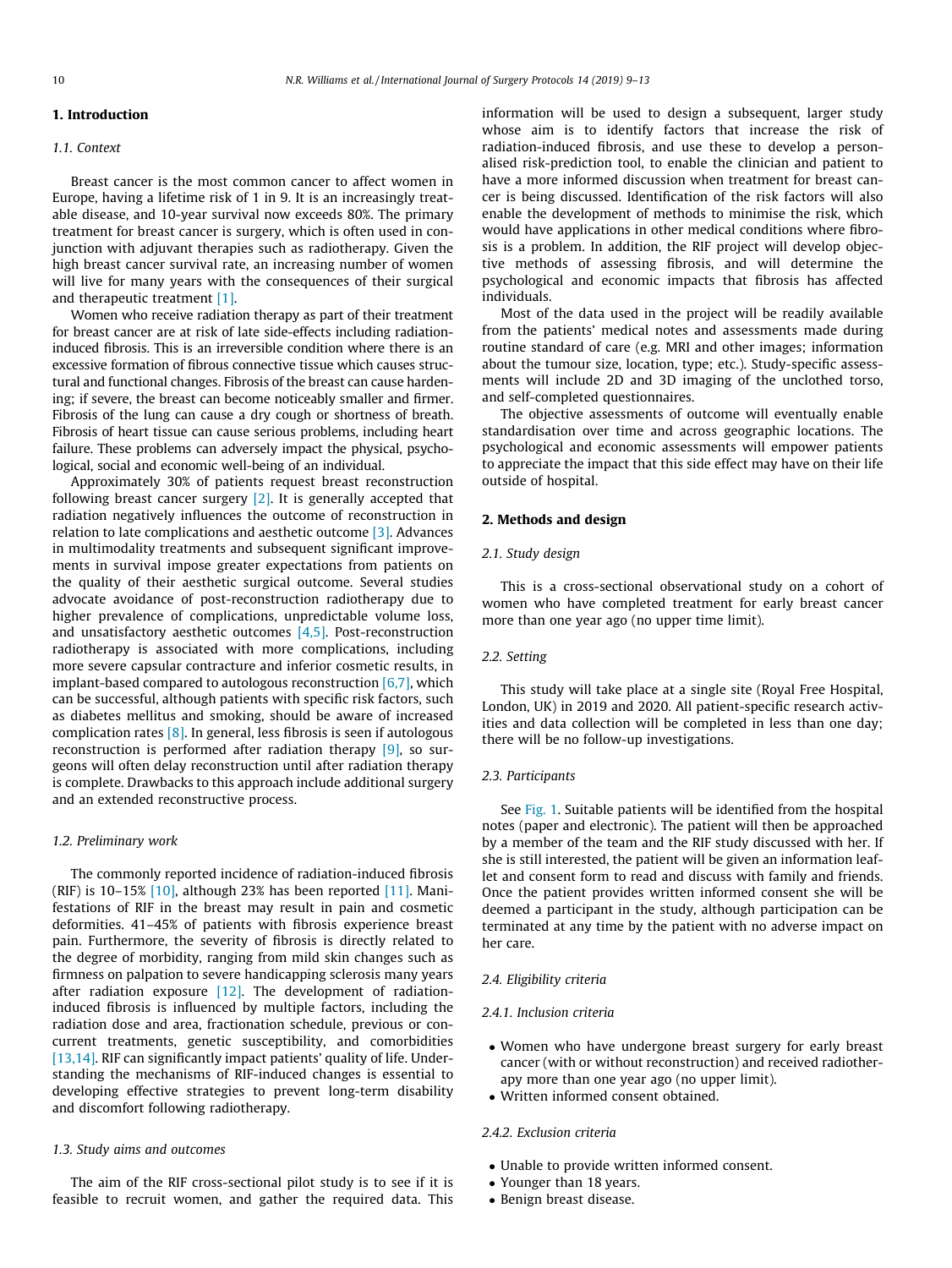<span id="page-2-0"></span>

Fig. 1. Study Flow Chart.

# 2.5. Sample size

No formal sample size calculations have been performed for this pilot study. A sample size of 50 patients is considered sufficient to determine if patients can be recruited to a larger study in a reasonable period of time, and to determine if a complete set of data can be obtained on each patient, including the completion of all questionnaires. In addition, analysis of the data will enable estimation of the statistical power of a larger study designed with 90% power and twosided 5% significance with a small standardised effect size [\[21\].](#page-4-0)

## 2.6. Consent

The Patient Information Leaflet will be given to the patient during the recruitment process. Written informed consent will then be obtained using the consent form which will also be signed by the physician who explained the study to the patient. A copy of the consent form will be retained in site file, and a record of the consent process made in the patient's hospital notes.

## 2.7. Interventions & outcomes

After consent, each study patient will have the following assessments and interventions, including height, weight, and bra and cup size recorded by a member of the clinical team. The estimated time taken for photography and questionnaire completion is about 50 min. This will take place once per patient; there will be no follow-up.

## 2.7.1. Questionnaires See Table 1.

# 2.7.2. Images

Each subject will have anonymised 2D (digital SLR) and 3D images taken of her unclothed torso (neck to navel) at various angles according to a pre-specified protocol.

#### Table 1 Patient-reported outcomes.

| Ouestionnaire                               | Explanation                                                                                                                                                                                                                                                                               |
|---------------------------------------------|-------------------------------------------------------------------------------------------------------------------------------------------------------------------------------------------------------------------------------------------------------------------------------------------|
| EQ-5D-5L                                    | A standardised instrument developed by the<br>EuroQol Group (https://euroqol.org/eq-5d-<br>instruments/) as a measure of health-related<br>quality of life used in a wide range of health<br>conditions and treatments.                                                                   |
| EORTC-OLO-C30 & BR23                        | Developed in 1988, consists of a core generic<br>questionnaire associated with the breast cancer<br>specific module (https://eprovide.mapi-trust.org/<br>instruments/eortc-quality-of-life-questionnaire-<br>core-questionnaire).                                                         |
| ASI-R (composed of SES<br>and MS subscales) | Appearance Schemas Inventory-Revised (ASI-R)<br>is a 20-item measure with two subscales to<br>measure cognitive-behavioural investment in<br>one's own appearance-Self-Evaluative Salience<br>(12 items) and Motivational Salience (8 items)<br>(http://www.body-images.com/assessments/) |
| The Body Image Scale<br>(Hopwood)           | A short (10-item) body image scale (BIS) for use<br>in clinical trials. (Hopwood et al. (2001) Eur J<br>Cancer. 37(2):189-97)                                                                                                                                                             |
| Travel Questionnaire                        | A non-validated questionnaire asking about<br>patient travel to hospital, for health care resource<br>purposes.                                                                                                                                                                           |
| Participation<br>Questionnaire              | A non-validated questionnaire asking about<br>patient experience in the way study information<br>was presented.                                                                                                                                                                           |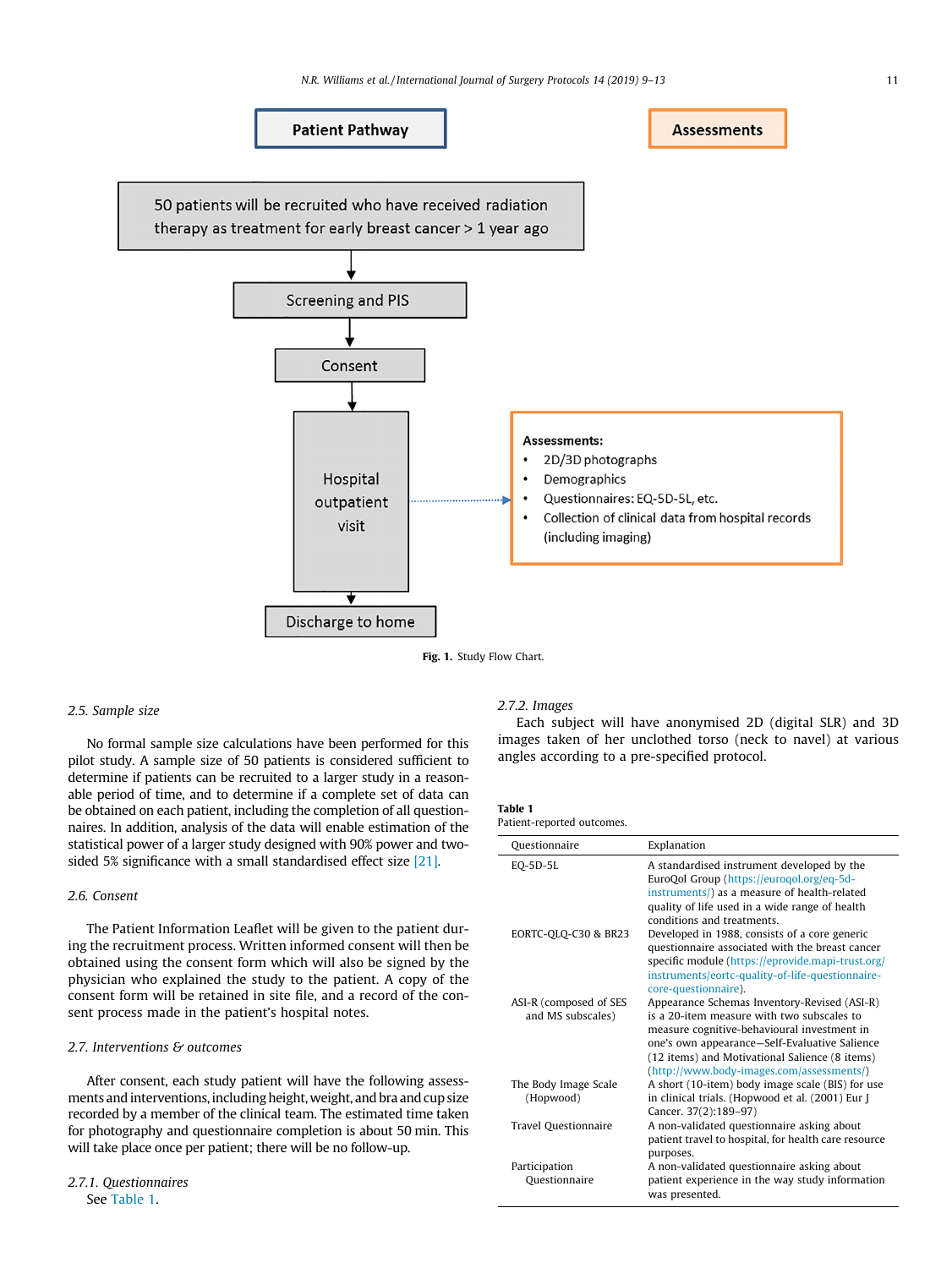#### 2.7.3. Outcome measures

The primary objective is to determine the rate at which eligible women can be identified and recruited into the study.

The secondary objective is to determine if it is feasible and acceptable to patients to gather the required clinical data, including 2D and 3D imaging and health-related quality of life questionnaires.

# 2.8. Participant withdrawal

If a participant, who has given informed consent, loses capacity to consent during the study, she will be withdrawn from the study. Identifiable data already collected with consent would be retained and used in the study. Participants who stop the study early will be replaced to maintain the sample size.

# 2.9. Patient and public involvement

The aim of this study is to see if it is feasible to collect the data, and if patients are happy with the assessments. If successful, there will be extensive public and participant involvement to assist in the design of a larger subsequent study.

## 2.10. Data collection

All data will be handled in accordance with the Data Protection Act 1998. The Case Report Forms (CRFs) will not bear the participant's name or other directly identifiable data. The participant's study identification number will be used for identification. The Staff Delegation of Responsibilities Log will identify all trial personnel responsible for data collection, entry, handling and managing the database. The data custodian for this study is the Chief Investigator (CI, Afshin Mosahebi).

## 2.11. Statistical analyses

No formal analysis of the primary outcome measure will be undertaken. Most of the analyses will be descriptive; continuous variables will be summarised using the mean, standard deviation, median, and interquartile range; categorical variables will be summarised as frequencies and proportions; all estimates will include confidence intervals. Data will be transformed if required.

Recruitment rate will be calculated as number of participants providing written informed consent divided by the time period. Numbers of patients recruited per month will be tabulated.

The completeness of data obtained from each patient will be estimated from the data actually obtained divided by the data expected to be obtained; this will be broken down into data source types (e.g. photographs, questionnaires, etc.).

Details of the number of eligible patients will be collected sufficient for the completion of a CONSORT diagram ([http://www.con](http://www.consort-statement.org/)[sort-statement.org/\)](http://www.consort-statement.org/).

A Statistical Analysis Plan (SAP) will be drafted and agreed before the first analysis. Any deviation(s) from the agreed plan will be described and justified.

## 2.12. Sources of bias

Sufficient information on all eligible patients will be collected to populate the CONSORT diagram; this will enable a description of the characteristics of the cohort in this population-based study, in order to determine if there had been selection bias, and to gauge the extent of non-response bias and volunteer bias. Use of objective measures will minimise ascertainment bias, but the patientreported questionnaires will undoubtedly be prone to response bias. Estimates of these biases will be invaluable for the design of a randomised clinical trial.

# 2.13. Study organisation and administration

The Study Management Group (SMG) will be responsible for the day-to-day management of the study, and will include the CI, Clinical Co-investigator, and statistician. The role of the group is to monitor all aspects of the conduct and progress of the study, ensure that the protocol is adhered to and take appropriate action to safeguard participants.

Members of the SMG will sign a Terms of Reference document that will specify elements such as composition of the group/quorum requirements, how meetings are convened and conducted, who is responsible for providing the group with information, etc.

# 2.14. Ethics and dissemination

The study has been submitted for ethical approval from the Research Ethics Committee (REC reference). The results of the study will be published in peer-reviewed publications and will be presented at relevant national and international conferences.

## 2.15. Availability of data

The SMG will control the final study dataset and any requests for access must adhere to the current SMG data sharing policy. The protocol, sample case report forms and participant information are available on upon request to the corresponding author.

## 2.16. Study status

The study is expected to be opened to recruitment in April 2019.

# 3. Discussion

Changes to appearance and body image as a consequence of breast cancer treatment can be extensive and enduring [\[15,16\].](#page-4-0) Women have reported that these changes are amongst the most difficult aspects of the disease  $[15,17]$ . Whilst a growing body of research has examined various aspects of breast cancer treatment on body image, to date, limited consideration has been given to the impact of radiation-induced fibrosis on body image amongst women with breast cancer. Assessment of the impact of any treat-ment on body image is needed [\[18\].](#page-4-0)

This study is part of a programme designed to explore the impact of radiation-induced fibrosis on both quality of life and body image, and examine the sociodemographic, clinical and psychosocial factors that predict adjustment over time. A theory of adjustment to body images changes amongst patients with cancer [\[19\]](#page-4-0) highlights the importance an individual places on appearance (appearance investment). The need to include assessment of the importance placed on appearance in research and clinical work with radiotherapy patients has been highlighted [\[20\].](#page-4-0) Patients who place greater importance on their appearance are more vulnerable to a poor adjustment when facing changes to appearance. Previous research [\[18\]](#page-4-0) has shown that the level of investment in appearance predicts subsequent body image, so higher initial levels of investment in appearance would be associated with poor quality of life and body image.

The information from this study will be used to design a randomised clinical trial whose aim is to identify personalised strategies to reduce the risk of radiation-induced fibrosis. This work will have implications in other medical conditions where fibrosis is a